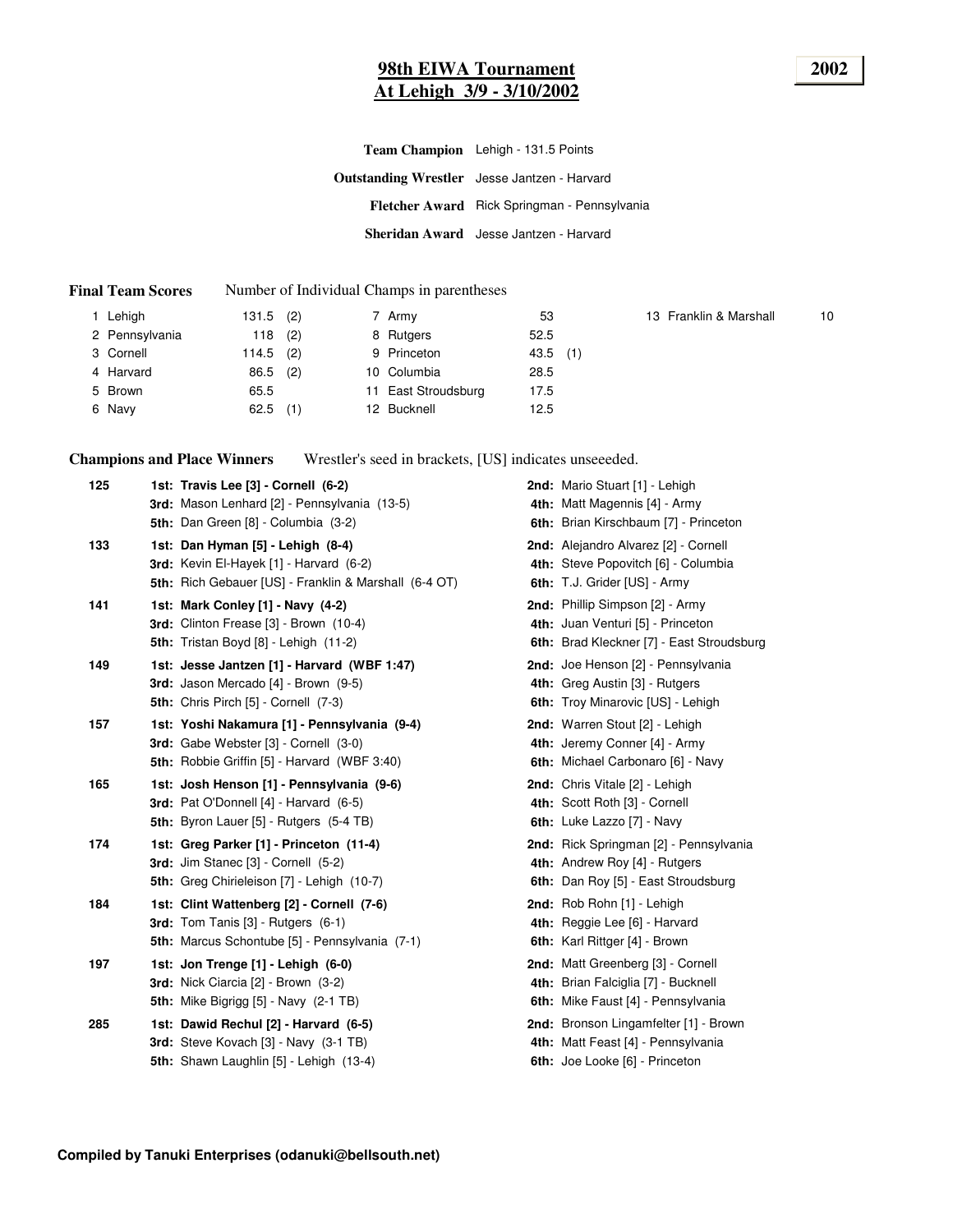## **3/9/2002 and 3/10/2002 at Lehigh 2002 EIWA Championship Page 1 of 10**

| Mario Stuart, Lehigh [1]          |                  |                         |                            |                 |                      |                                 |
|-----------------------------------|------------------|-------------------------|----------------------------|-----------------|----------------------|---------------------------------|
| Bye                               |                  | <b>Mario Stuart</b>     |                            |                 |                      |                                 |
| John Clouser, East Stroudsburg    |                  |                         |                            |                 | Mario Stuart 16-8    |                                 |
| Dan Green, Columbia [8]           |                  | Dan Green Fall 2:16     |                            |                 |                      |                                 |
| Sam Gray, Navy [5]                |                  |                         |                            |                 |                      | Mario Stuart 10-5               |
| Alex Pal, Rutgers                 |                  | Sam Gray Fall 5:46      |                            |                 |                      |                                 |
| Bye                               |                  |                         |                            |                 | Matt Magennis 3-2    |                                 |
| Matt Magennis, Army [4]           |                  | Matt Magennis           |                            |                 |                      |                                 |
| Travis Lee, Cornell [3]           |                  |                         |                            |                 |                      | Travis Lee 6-2                  |
| Ryan Gill, Brown                  |                  | Travis Lee Fall 3:51    |                            |                 |                      |                                 |
| Bye                               |                  |                         |                            | Travis Lee 10-2 |                      |                                 |
| David Germakian, Harvard [6]      |                  | David Germakian         |                            |                 |                      |                                 |
| Brian Kirschbaum, Princeton [7]   |                  |                         |                            |                 |                      | Travis Lee 5-2                  |
| Bye                               |                  | <b>Brian Kirschbaum</b> |                            |                 |                      |                                 |
| Will Filbert, Franklin & Marshall |                  |                         |                            |                 | Mason Lenhard 13-2   |                                 |
| Mason Lenhard, Pennsylvania [2]   |                  | Mason Lenhard Fall 2:05 |                            |                 |                      |                                 |
|                                   |                  |                         | <b>Consolation Bracket</b> |                 |                      |                                 |
| John Clouser                      |                  |                         |                            |                 |                      |                                 |
| Bye                               | John Clouser     |                         |                            |                 |                      |                                 |
|                                   |                  |                         | Brian Kirschbaum 10-0      |                 |                      |                                 |
|                                   | Brian Kirschbaum |                         |                            |                 | Brian Kirschbaum 4-0 |                                 |
| Alex Pal                          |                  |                         |                            |                 |                      | Matt Magennis 4-2               |
| Bye                               | Alex Pal         |                         |                            |                 | Matt Magennis        |                                 |
|                                   |                  |                         | David Germakian 11-7       |                 |                      |                                 |
|                                   | David Germakian  |                         |                            |                 |                      | Third Place: Mason Lenhard 13-5 |
| Ryan Gill                         |                  |                         |                            |                 |                      |                                 |
| Bye                               | Ryan Gill        |                         |                            |                 |                      | Fifth Place: Dan Green 3-2      |
|                                   |                  |                         | Sam Gray 5-3 OT            |                 |                      |                                 |
|                                   | Sam Gray         |                         |                            |                 | Dan Green 5-2        |                                 |
| Will Filbert                      |                  |                         |                            |                 |                      | Mason Lenhard 12-4              |
| Bye                               | Will Filbert     |                         |                            |                 | Mason Lenhard        |                                 |
|                                   |                  |                         | Dan Green Fall 2:03        |                 |                      |                                 |
|                                   | Dan Green        |                         |                            |                 |                      |                                 |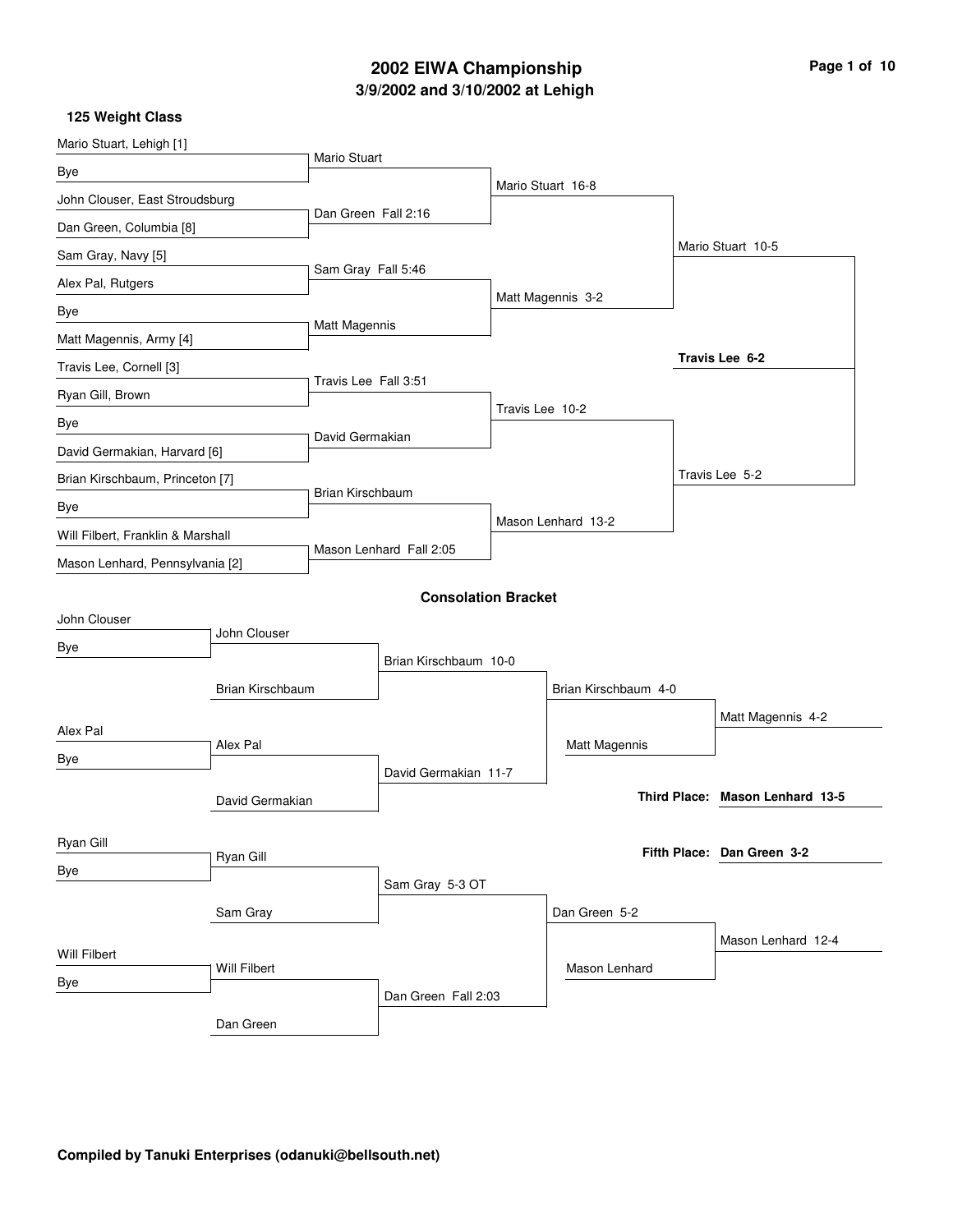## **3/9/2002 and 3/10/2002 at Lehigh 2002 EIWA Championship**

| Page 2 of 10 |  |  |
|--------------|--|--|
|--------------|--|--|

| Kevin El-Hayek, Harvard [1]       |                      |                        |                            |               |                             |                                  |
|-----------------------------------|----------------------|------------------------|----------------------------|---------------|-----------------------------|----------------------------------|
| T.J. Grider, Army                 |                      | Kevin El-Hayek 6-2     |                            |               |                             |                                  |
| Bye                               |                      |                        |                            |               | Kevin El-Hayek 8-3          |                                  |
| John Knorring, Princeton [8]      |                      | John Knorring          |                            |               |                             |                                  |
| Dan Hyman, Lehigh [5]             |                      |                        |                            |               |                             | Dan Hyman 3-2                    |
| Josh Perrin, Bucknell             |                      | Dan Hyman 11-3         |                            |               |                             |                                  |
| Joey Camacho, East Stroudsburg    |                      |                        |                            | Dan Hyman 9-1 |                             |                                  |
| Jeff Eveleth, Pennsylvania [4]    |                      | Jeff Eveleth Fall 3:43 |                            |               |                             |                                  |
| Rob Apgar, Brown [3]              |                      |                        |                            |               |                             | Dan Hyman 8-4                    |
| Rich Gebauer, Franklin & Marshall |                      | Rob Apgar 4-1          |                            |               |                             |                                  |
| Bye                               |                      |                        |                            |               | Steve Popovitch 5-0         |                                  |
| Steve Popovitch, Columbia [6]     |                      | Steve Popovitch        |                            |               |                             |                                  |
| Andrew Tilles, Rutgers [7]        |                      |                        |                            |               |                             | Alejandro Alvarez 7-5 OT         |
| Bye                               |                      | <b>Andrew Tilles</b>   |                            |               |                             |                                  |
| Nicholas Leshock, Navy            |                      |                        |                            |               | Alejandro Alvarez Fall 5:57 |                                  |
| Alejandro Alvarez, Cornell [2]    |                      | Alejandro Alvarez 5-3  |                            |               |                             |                                  |
|                                   |                      |                        | <b>Consolation Bracket</b> |               |                             |                                  |
| T.J. Grider                       |                      |                        |                            |               |                             |                                  |
| Bye                               | T.J. Grider          |                        |                            |               |                             |                                  |
|                                   |                      |                        | T.J. Grider Med FFT        |               |                             |                                  |
|                                   | <b>Andrew Tilles</b> |                        |                            |               | T.J. Grider 4-2             |                                  |
| Josh Perrin                       |                      |                        |                            |               |                             | Kevin El-Hayek 5-2               |
| Joey Camacho                      | Joey Camacho 5-3     |                        |                            |               | Kevin El-Hayek              |                                  |
|                                   |                      |                        | Joey Camacho 7-6           |               |                             | Third Place: Kevin El-Hayek 6-2  |
|                                   | Rob Apgar            |                        |                            |               |                             |                                  |
| <b>Rich Gebauer</b>               |                      |                        |                            |               |                             | Fifth Place: Rich Gebauer 6-4 OT |
| Bye                               | <b>Rich Gebauer</b>  |                        |                            |               |                             |                                  |
|                                   |                      |                        | Rich Gebauer 10-4          |               |                             |                                  |
|                                   | Jeff Eveleth         |                        |                            |               | Rich Gebauer 8-5            |                                  |
| Nicholas Leshock                  |                      |                        |                            |               |                             | Steve Popovitch 11-1             |
| Bye                               | Nicholas Leshock     |                        |                            |               | Steve Popovitch             |                                  |
|                                   |                      |                        | Nicholas Leshock 7-6       |               |                             |                                  |
|                                   | John Knorring        |                        |                            |               |                             |                                  |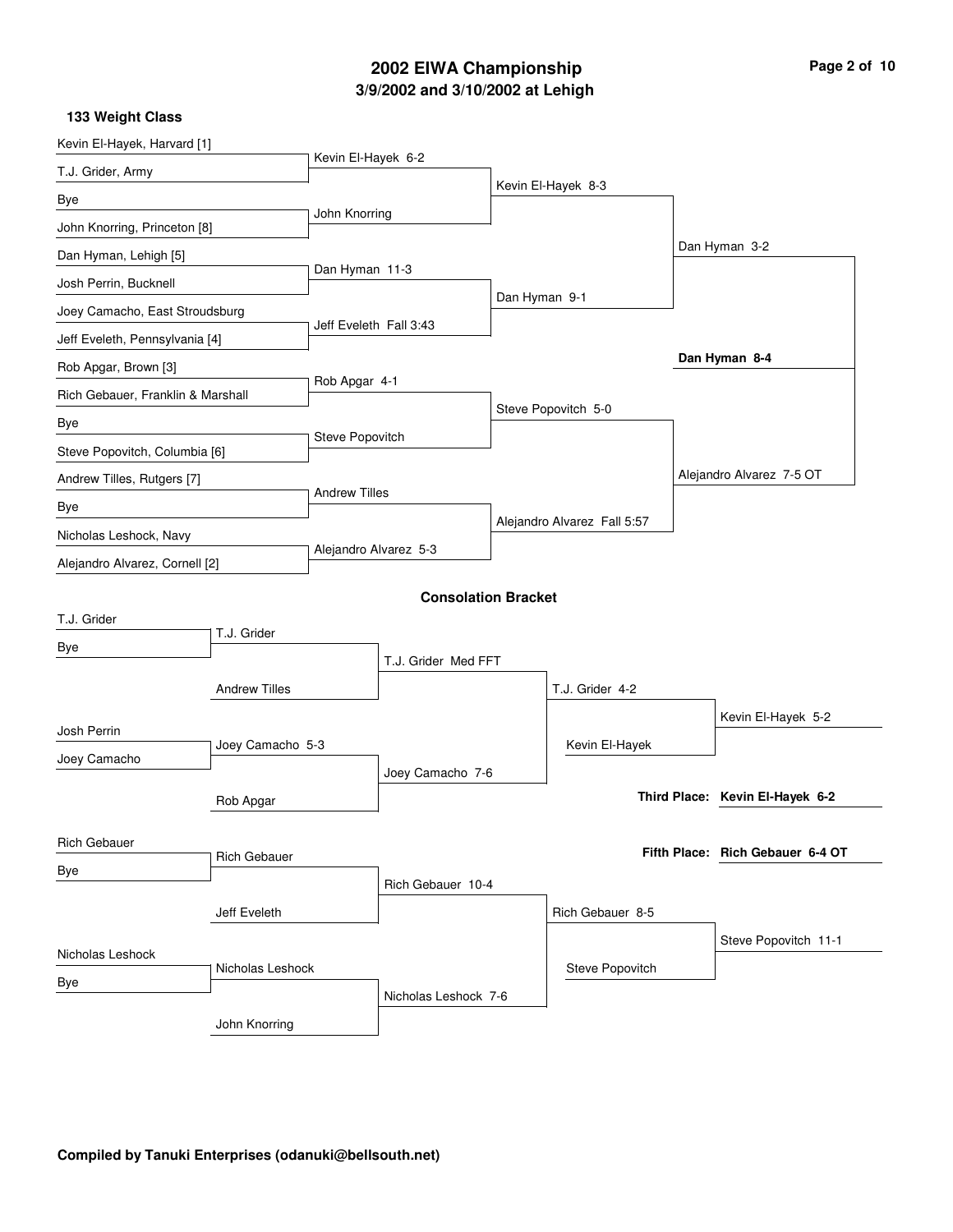## **3/9/2002 and 3/10/2002 at Lehigh 2002 EIWA Championship Page 3 of 10**

| Mark Conley, Navy [1]                |                         |                       |                            |                  |                           |                                  |
|--------------------------------------|-------------------------|-----------------------|----------------------------|------------------|---------------------------|----------------------------------|
| Arash Nejafi, Columbia               |                         | Mark Conley Fall 4:28 |                            |                  |                           |                                  |
| Bye                                  |                         |                       |                            |                  | Mark Conley 11-2          |                                  |
| Tristan Boyd, Lehigh [8]             |                         | Tristan Boyd          |                            |                  |                           |                                  |
| Juan Venturi, Princeton [5]          |                         |                       |                            |                  |                           | Mark Conley 15-4                 |
| Bye                                  |                         | Juan Venturi          |                            |                  |                           |                                  |
| Jon Rodriguez, Rutgers               |                         |                       |                            | Juan Venturi 9-5 |                           |                                  |
| Byron Warner, Cornell [4]            |                         | Byron Warner 12-4     |                            |                  |                           |                                  |
| Clinton Frease, Brown [3]            |                         |                       |                            |                  |                           | Mark Conley 4-2                  |
| Bye                                  |                         | <b>Clinton Frease</b> |                            |                  |                           |                                  |
| Jon Mankovich, Harvard               |                         |                       |                            |                  | Clinton Frease 6-3        |                                  |
| Brett Vanderveer, Pennsylvania [6]   |                         |                       | Brett Vanderveer 12-3      |                  |                           |                                  |
| Brad Kleckner, East Stroudsburg [7]  |                         |                       |                            |                  |                           | Phillip Simpson 8-5              |
| Jeremy Feinberg, Franklin & Marshall |                         |                       | Brad Kleckner DFT 3:45     |                  |                           |                                  |
| Brandon Green, Bucknell              |                         |                       |                            |                  | Phillip Simpson Fall 4:51 |                                  |
| Phillip Simpson, Army [2]            |                         |                       | Phillip Simpson Fall 2:03  |                  |                           |                                  |
|                                      |                         |                       | <b>Consolation Bracket</b> |                  |                           |                                  |
| Arash Nejafi                         |                         |                       |                            |                  |                           |                                  |
| Bye                                  | Arash Nejafi            |                       |                            |                  |                           |                                  |
|                                      |                         |                       | Brad Kleckner 10-4         |                  |                           |                                  |
|                                      | <b>Brad Kleckner</b>    |                       |                            |                  | Brad Kleckner Fall 1:36   |                                  |
| Jon Rodriguez                        |                         |                       |                            |                  |                           | Juan Venturi 16-6                |
| Bye                                  | Jon Rodriguez           |                       |                            |                  | Juan Venturi              |                                  |
|                                      |                         |                       | Brett Vanderveer 12-4      |                  |                           | Third Place: Clinton Frease 10-4 |
|                                      | <b>Brett Vanderveer</b> |                       |                            |                  |                           |                                  |
| Jon Mankovich                        | Jon Mankovich           |                       |                            |                  |                           | Fifth Place: Tristan Boyd 11-2   |
| Bye                                  |                         |                       | Jon Mankovich 8-6          |                  |                           |                                  |
|                                      | <b>Byron Warner</b>     |                       |                            |                  | Tristan Boyd 12-7         |                                  |
|                                      |                         |                       |                            |                  |                           | Clinton Frease 13-4              |
| Jeremy Feinberg                      |                         |                       |                            |                  | <b>Clinton Frease</b>     |                                  |
| Brandon Green                        | Brandon Green Med FFT   |                       | Tristan Boyd 14-5          |                  |                           |                                  |
|                                      | <b>Tristan Boyd</b>     |                       |                            |                  |                           |                                  |
|                                      |                         |                       |                            |                  |                           |                                  |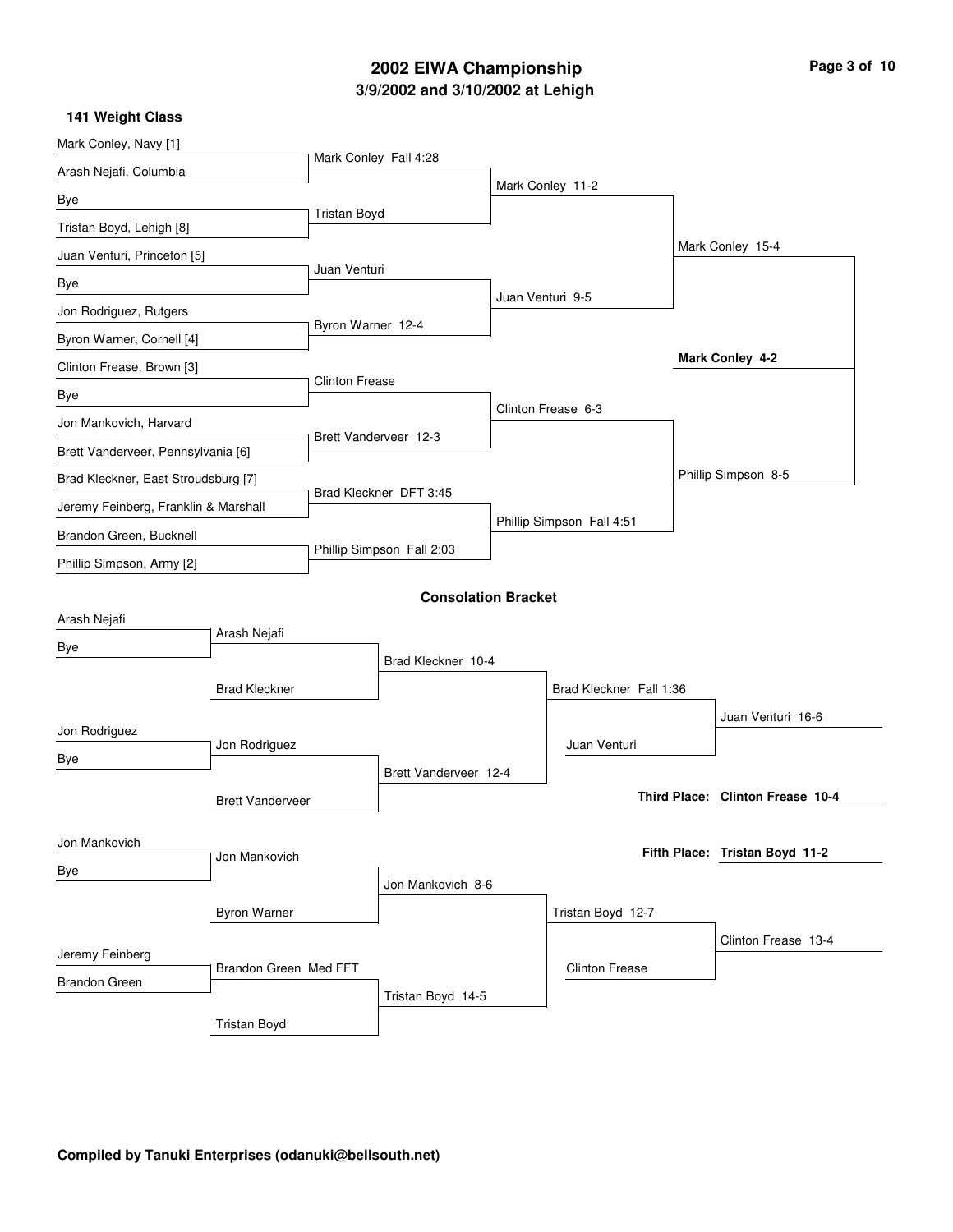# **3/9/2002 and 3/10/2002 at Lehigh 2002 EIWA Championship**

| Page 4 of 10 |  |
|--------------|--|
|--------------|--|

| 149 Weight Class |  |
|------------------|--|

| Jesse Jantzen, Harvard [1]          |                       | Jesse Jantzen 14-0    |                            |                             |                                |
|-------------------------------------|-----------------------|-----------------------|----------------------------|-----------------------------|--------------------------------|
| Troy Minarovic, Lehigh              |                       |                       |                            |                             |                                |
| Bye                                 |                       |                       |                            | Jesse Jantzen TF 19-4, 3:32 |                                |
| Pat Lukanich, Navy [8]              |                       | Pat Lukanich          |                            |                             |                                |
| Chris Pirch, Cornell [5]            |                       |                       |                            |                             | Jesse Jantzen Fall 1:26        |
| Keith Kleckner, East Stroudsburg    |                       | Chris Pirch Fall 6:21 |                            |                             |                                |
| Andy Bernstein, Bucknell            |                       |                       |                            | Jason Mercado 8-2           |                                |
| Jason Mercado, Brown [4]            |                       | Jason Mercado 19-7    |                            |                             |                                |
| Greg Austin, Rutgers [3]            |                       |                       |                            |                             | Jesse Jantzen Fall 1:47        |
| Jeff Severson, Franklin & Marshall  |                       | Greg Austin 11-1      |                            |                             |                                |
| Bye                                 |                       |                       |                            | Greg Austin 10-2            |                                |
| Eric Miller, Army [6]               |                       | Eric Miller           |                            |                             |                                |
| Erik Norgaard, Columbia [7]         |                       |                       |                            |                             | Joe Henson 12-7                |
| Milo Adams, Princeton               |                       | Erik Norgaard 10-3    |                            |                             |                                |
|                                     |                       |                       |                            | Joe Henson 16-3             |                                |
| Bye<br>Joe Henson, Pennsylvania [2] |                       | Joe Henson            |                            |                             |                                |
|                                     |                       |                       |                            |                             |                                |
|                                     |                       |                       | <b>Consolation Bracket</b> |                             |                                |
| <b>Troy Minarovic</b>               | <b>Troy Minarovic</b> |                       |                            |                             |                                |
| Bye                                 |                       |                       | Troy Minarovic Fall 2:51   |                             |                                |
|                                     | Erik Norgaard         |                       |                            | Troy Minarovic 6-5          |                                |
|                                     |                       |                       |                            |                             | Jason Mercado 9-1              |
| Keith Kleckner                      | Keith Kleckner 14-2   |                       |                            | Jason Mercado               |                                |
| Andy Bernstein                      |                       |                       | Eric Miller 10-5           |                             |                                |
|                                     | <b>Eric Miller</b>    |                       |                            |                             | Third Place: Jason Mercado 9-5 |
|                                     |                       |                       |                            |                             |                                |
| Jeff Severson                       | Jeff Severson         |                       |                            |                             | Fifth Place: Chris Pirch 7-3   |
| Bye                                 |                       |                       | Chris Pirch 11-3           |                             |                                |
|                                     | Chris Pirch           |                       |                            | Chris Pirch 6-1             |                                |
|                                     |                       |                       |                            |                             |                                |
| Milo Adams                          |                       |                       |                            |                             | Greg Austin 7-4                |
| Bye                                 | Milo Adams            |                       |                            | <b>Greg Austin</b>          |                                |
|                                     |                       |                       | Milo Adams 7-4             |                             |                                |
|                                     | Pat Lukanich          |                       |                            |                             |                                |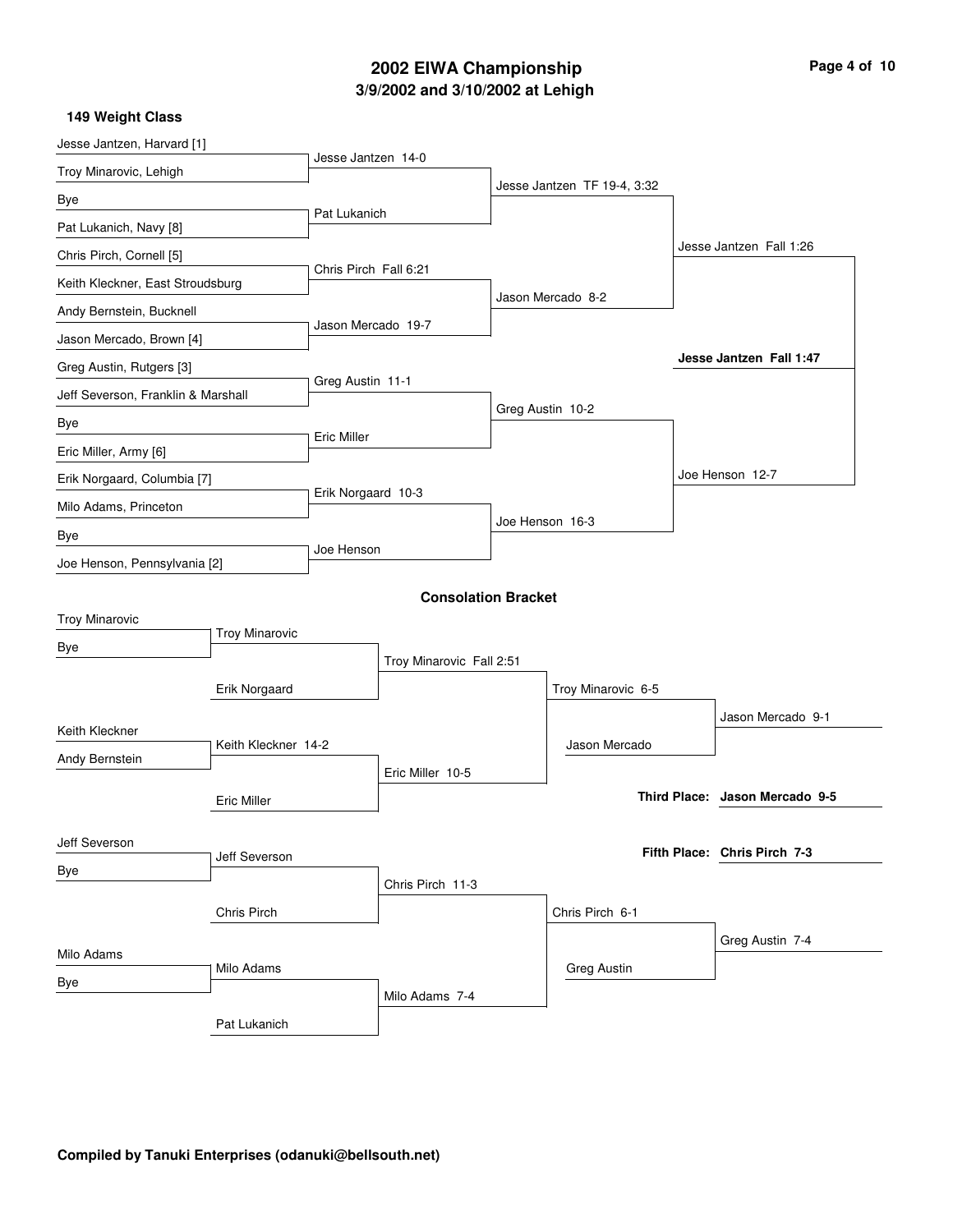## **3/9/2002 and 3/10/2002 at Lehigh 2002 EIWA Championship Page 5 of 10**

| Yoshi Nakamura, Pennsylvania [1]  |                       |                     |                            |                          |                                       |
|-----------------------------------|-----------------------|---------------------|----------------------------|--------------------------|---------------------------------------|
| Bye                               |                       | Yoshi Nakamura      |                            |                          |                                       |
| Dustin Tillman, Columbia          |                       |                     |                            | Yoshi Nakamura 21-8      |                                       |
| Chris Ressa, Rutgers [8]          |                       | Chris Ressa 8-6 OT  |                            |                          |                                       |
| Robbie Griffin, Harvard [5]       |                       |                     |                            |                          | Yoshi Nakamura TF 19-4, 5:28          |
| Albert Pendleton, Princeton       |                       | Robbie Griffin 11-7 |                            |                          |                                       |
| Nathan Schy, Franklin & Marshall  |                       |                     |                            | Jeremy Conner 5-4        |                                       |
| Jeremy Conner, Army [4]           |                       | Jeremy Conner 4-2   |                            |                          |                                       |
| Gabe Webster, Cornell [3]         |                       |                     |                            |                          | Yoshi Nakamura 9-4                    |
| Bye                               |                       | Gabe Webster        |                            |                          |                                       |
| Rocky Miller, Bucknell            |                       |                     |                            | Gabe Webster 4-1         |                                       |
| Michael Carbonaro, Navy [6]       |                       |                     | Michael Carbonaro 16-6     |                          |                                       |
| Matt Dudeck, East Stroudsburg [7] |                       |                     |                            |                          | Warren Stout 5-2                      |
| Bye                               |                       | Matt Dudeck         |                            |                          |                                       |
| Jesse Savage, Brown               |                       |                     |                            | Warren Stout 5-2         |                                       |
| Warren Stout, Lehigh [2]          |                       | Warren Stout 8-6    |                            |                          |                                       |
|                                   |                       |                     | <b>Consolation Bracket</b> |                          |                                       |
| Dustin Tillman                    |                       |                     |                            |                          |                                       |
| Bye                               | Dustin Tillman        |                     |                            |                          |                                       |
|                                   |                       |                     | Dustin Tillman 3-0         |                          |                                       |
|                                   | <b>Matt Dudeck</b>    |                     |                            | Michael Carbonaro 4-1    |                                       |
| <b>Albert Pendleton</b>           |                       |                     |                            |                          | Jeremy Conner 7-2                     |
| Nathan Schy                       | Nathan Schy Fall 1:37 |                     |                            | Jeremy Conner            |                                       |
|                                   |                       |                     | Michael Carbonaro 5-3      |                          |                                       |
|                                   | Michael Carbonaro     |                     |                            |                          | Third Place: Gabe Webster 3-0         |
| Rocky Miller                      |                       |                     |                            |                          |                                       |
| Bye                               | Rocky Miller          |                     |                            |                          | Fifth Place: Robbie Griffin Fall 3:40 |
|                                   |                       |                     | Robbie Griffin 14-8        |                          |                                       |
|                                   | Robbie Griffin        |                     |                            | Robbie Griffin Fall 1:06 |                                       |
| Jesse Savage                      |                       |                     |                            |                          | Gabe Webster 3-1                      |
| Bye                               | Jesse Savage          |                     |                            | Gabe Webster             |                                       |
|                                   |                       |                     | Jesse Savage 12-3          |                          |                                       |
|                                   | Chris Ressa           |                     |                            |                          |                                       |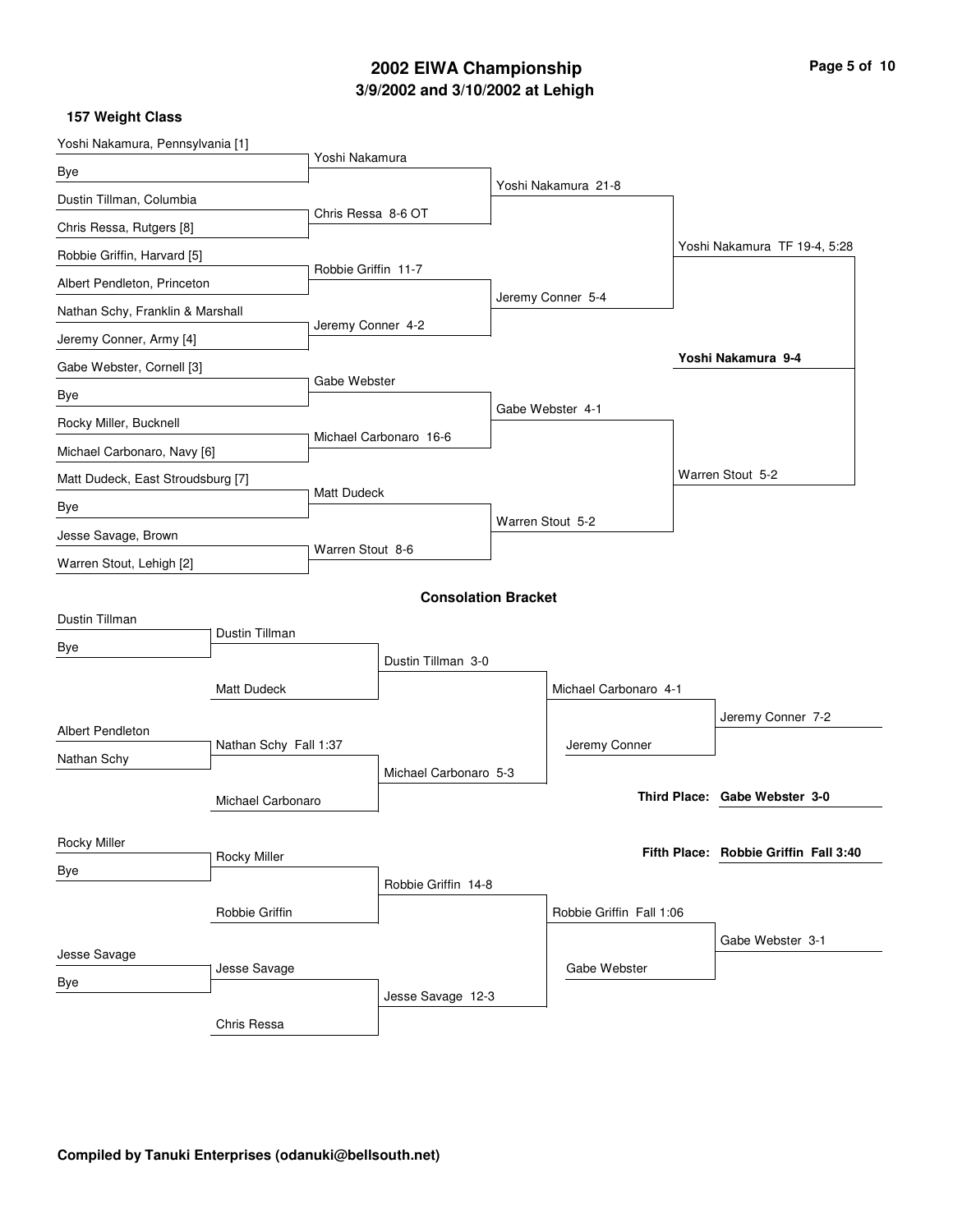## **3/9/2002 and 3/10/2002 at Lehigh 2002 EIWA Championship Page 6 of 10**

| Josh Henson, Pennsylvania [1]         |                        |                      |                            |                   |                       |                                 |
|---------------------------------------|------------------------|----------------------|----------------------------|-------------------|-----------------------|---------------------------------|
| Bye                                   |                        | Josh Henson          |                            |                   |                       |                                 |
| Mike Saunders, Bucknell               |                        |                      |                            |                   | Josh Henson 6-4       |                                 |
| Derek Nagy, Columbia [8]              |                        | Derek Nagy Fall 0:20 |                            |                   |                       |                                 |
| Byron Lauer, Rutgers [5]              |                        |                      |                            |                   |                       | Josh Henson 4-3                 |
| Jon Bunt, Princeton                   |                        | Byron Lauer 6-1      |                            |                   |                       |                                 |
| Bye                                   |                        |                      |                            |                   | Pat O'Donnell 12-2    |                                 |
| Pat O'Donnell, Harvard [4]            |                        | Pat O'Donnell        |                            |                   |                       |                                 |
| Scott Roth, Cornell [3]               |                        |                      |                            |                   |                       | Josh Henson 9-6                 |
| Bye                                   |                        | Scott Roth           |                            |                   |                       |                                 |
| Sean Jenkins, Brown                   |                        |                      |                            | Scott Roth 12-4   |                       |                                 |
| Brandon Mihalko, East Stroudsburg [6] |                        | Sean Jenkins 10-9    |                            |                   |                       |                                 |
| Luke Lazzo, Navy [7]                  |                        |                      |                            |                   |                       | Chris Vitale 13-9               |
| Ron Schroeder, Army                   |                        | Luke Lazzo 4-2       |                            |                   |                       |                                 |
| Issiah Hankel, Franklin & Marshall    |                        |                      |                            | Chris Vitale 11-3 |                       |                                 |
| Chris Vitale, Lehigh [2]              |                        | Chris Vitale 21-9    |                            |                   |                       |                                 |
|                                       |                        |                      | <b>Consolation Bracket</b> |                   |                       |                                 |
| <b>Mike Saunders</b>                  |                        |                      |                            |                   |                       |                                 |
| Bye                                   | <b>Mike Saunders</b>   |                      |                            |                   |                       |                                 |
|                                       |                        |                      | Luke Lazzo Fall 2:59       |                   |                       |                                 |
|                                       | Luke Lazzo             |                      |                            |                   | Luke Lazzo Fall 2:47  |                                 |
| Jon Bunt                              |                        |                      |                            |                   |                       | Pat O'Donnell 11-5              |
| Bye                                   | Jon Bunt               |                      |                            |                   | Pat O'Donnell         |                                 |
|                                       |                        |                      | Sean Jenkins 5-4           |                   |                       |                                 |
|                                       | Sean Jenkins           |                      |                            |                   |                       | Third Place: Pat O'Donnell 6-5  |
| Brandon Mihalko                       |                        |                      |                            |                   |                       |                                 |
| Bye                                   | <b>Brandon Mihalko</b> |                      |                            |                   |                       | Fifth Place: Byron Lauer 5-4 TB |
|                                       |                        |                      | Byron Lauer 12-0           |                   |                       |                                 |
|                                       | <b>Byron Lauer</b>     |                      |                            |                   | Byron Lauer Fall 6:03 |                                 |
| Ron Schroeder                         |                        |                      |                            |                   |                       | Scott Roth 9-4                  |
| Issiah Hankel                         | Ron Schroeder 12-11    |                      |                            |                   | Scott Roth            |                                 |
|                                       |                        |                      | Derek Nagy 11-6            |                   |                       |                                 |
|                                       | Derek Nagy             |                      |                            |                   |                       |                                 |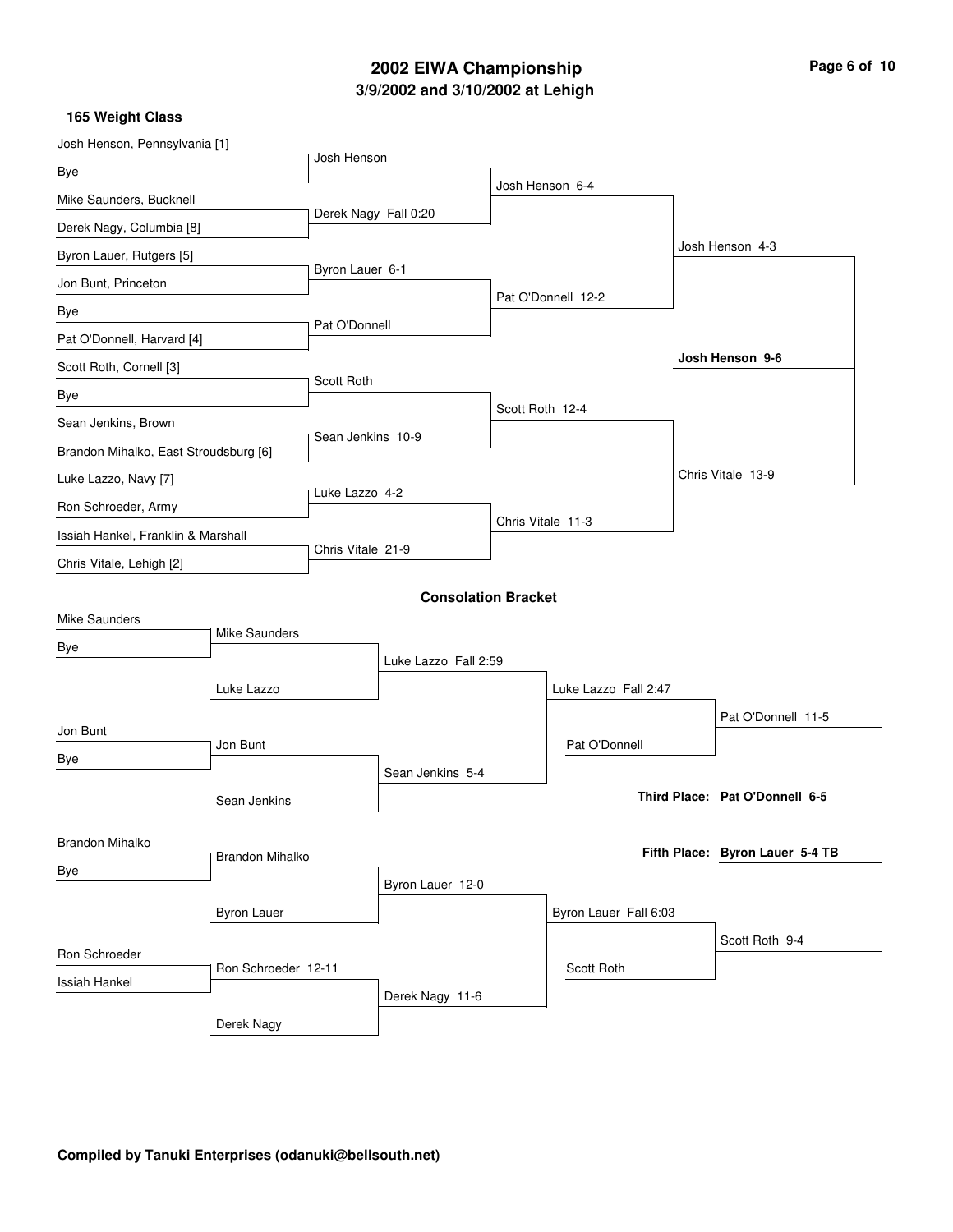## **3/9/2002 and 3/10/2002 at Lehigh 2002 EIWA Championship**

| Page 7 of 10 |  |  |  |  |  |
|--------------|--|--|--|--|--|
|--------------|--|--|--|--|--|

| Greg Parker, Princeton [1]       |                        |                        |                            |                          |                       |                             |                                     |
|----------------------------------|------------------------|------------------------|----------------------------|--------------------------|-----------------------|-----------------------------|-------------------------------------|
| Brock Hostetter, Bucknell        |                        | Greg Parker Fall 3:34  |                            |                          |                       |                             |                                     |
| Bye                              |                        |                        |                            |                          | Greg Parker 11-0      |                             |                                     |
| P.J. Jones, Harvard [8]          |                        | P.J. Jones             |                            |                          |                       |                             |                                     |
| Dan Roy, East Stroudsburg [5]    |                        |                        |                            |                          |                       |                             | Greg Parker 6-0                     |
| Bye                              |                        | Dan Roy                |                            |                          |                       |                             |                                     |
| Andrew Hemminger, Navy           |                        |                        |                            |                          | Andrew Roy 3-2 TB     |                             |                                     |
| Andrew Roy, Rutgers [4]          |                        | Andrew Roy 11-1        |                            |                          |                       |                             |                                     |
| Jim Stanec, Cornell [3]          |                        |                        |                            |                          |                       |                             | Greg Parker 11-4                    |
| Matt Bernard, Army               |                        | Jim Stanec 19-8        |                            |                          |                       |                             |                                     |
| Bye                              |                        |                        |                            |                          | Jim Stanec Fall 6:36  |                             |                                     |
| Adam Santee, Brown [6]           |                        | Adam Santee            |                            |                          |                       |                             |                                     |
| Greg Chirieleison, Lehigh [7]    |                        |                        |                            |                          |                       |                             | Rick Springman Fall 2:40            |
| Chris Smolk, Columbia            |                        | Greg Chirieleison 8-0  |                            |                          |                       |                             |                                     |
| Bye                              |                        |                        |                            | Rick Springman Fall 1:03 |                       |                             |                                     |
| Rick Springman, Pennsylvania [2] |                        | Rick Springman         |                            |                          |                       |                             |                                     |
|                                  |                        |                        | <b>Consolation Bracket</b> |                          |                       |                             |                                     |
| <b>Brock Hostetter</b>           |                        |                        |                            |                          |                       |                             |                                     |
| Bye                              | <b>Brock Hostetter</b> |                        |                            |                          |                       |                             |                                     |
|                                  |                        | Greg Chirieleison 13-5 |                            |                          |                       |                             |                                     |
|                                  | Greg Chirieleison      |                        |                            |                          | Greg Chirieleison 8-2 |                             |                                     |
| Andrew Hemminger                 |                        |                        |                            |                          |                       |                             | Andrew Roy Fall 1:14                |
| Andrew Hemminger<br>Bye          |                        |                        |                            |                          | Andrew Roy            |                             |                                     |
|                                  | Adam Santee 4-2        |                        |                            |                          |                       |                             |                                     |
|                                  | Adam Santee            |                        |                            |                          |                       | Third Place: Jim Stanec 5-2 |                                     |
| Matt Bernard                     |                        |                        |                            |                          |                       |                             |                                     |
| Bye                              | Matt Bernard           |                        |                            |                          |                       |                             | Fifth Place: Greg Chirieleison 10-7 |
|                                  |                        |                        | Dan Roy 8-4                |                          |                       |                             |                                     |
|                                  | Dan Roy                |                        |                            |                          | Dan Roy 10-6          |                             |                                     |
| Chris Smolk                      |                        |                        |                            |                          |                       |                             | Jim Stanec 15-4                     |
| Bye                              | Chris Smolk            |                        |                            |                          | Jim Stanec            |                             |                                     |
|                                  |                        |                        | P.J. Jones 8-2             |                          |                       |                             |                                     |
|                                  | P.J. Jones             |                        |                            |                          |                       |                             |                                     |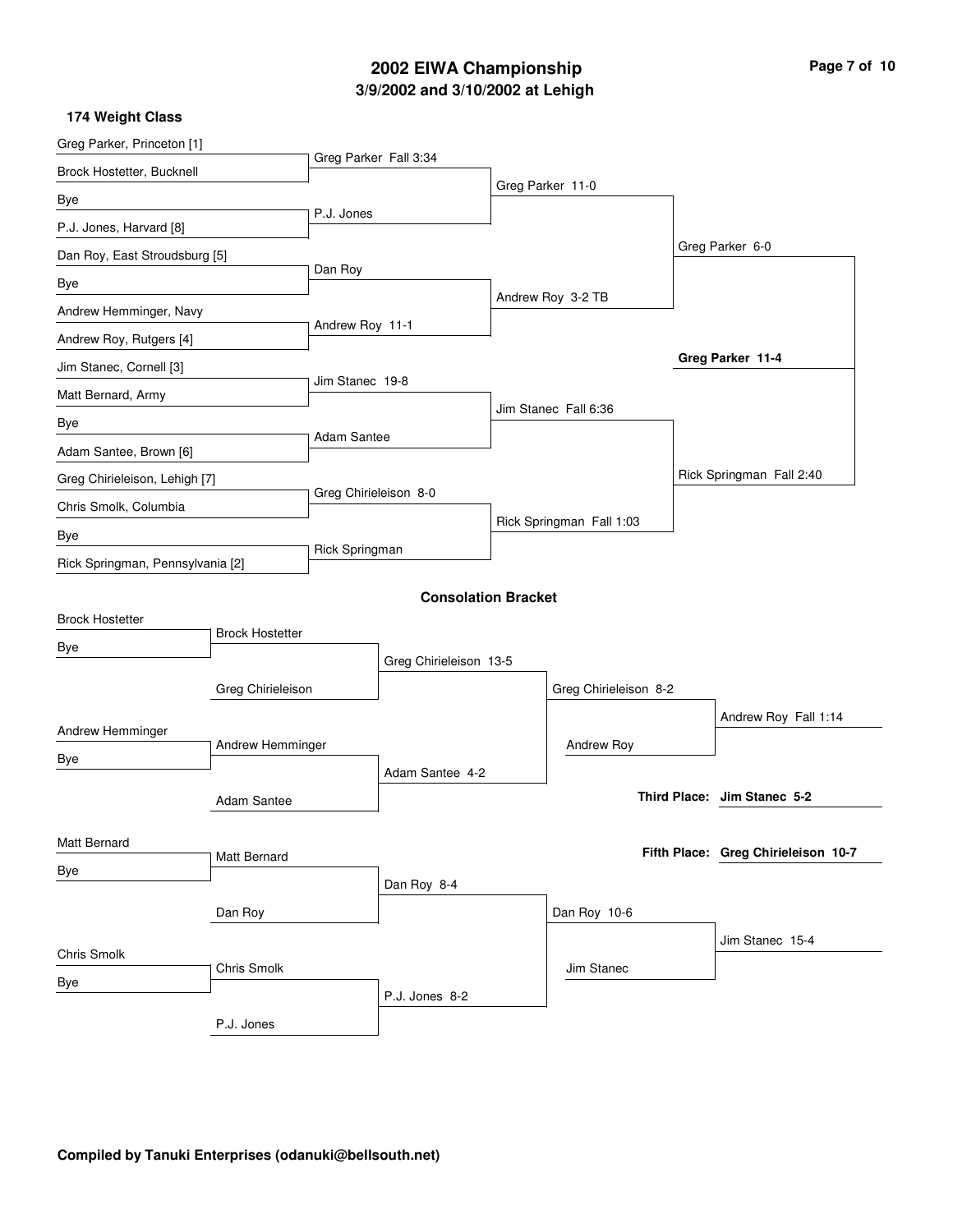## **3/9/2002 and 3/10/2002 at Lehigh 2002 EIWA Championship Page 8 of 10**

| Rob Rohn, Lehigh [1]               |                     |                      |                            |                  |                            |                                   |
|------------------------------------|---------------------|----------------------|----------------------------|------------------|----------------------------|-----------------------------------|
| Anthony DeBartolo, Princeton       |                     | Rob Rohn 18-4        |                            |                  |                            |                                   |
| Bye                                |                     |                      |                            | Rob Rohn 16-5    |                            |                                   |
| Craig Cooper, Army [8]             |                     | <b>Craig Cooper</b>  |                            |                  |                            |                                   |
| Marcus Schontube, Pennsylvania [5] |                     |                      |                            |                  |                            | Rob Rohn 10-5                     |
| RP Norley, Franklin & Marshall     |                     |                      | Marcus Schontube 8-4       |                  |                            |                                   |
| Bye                                |                     | Karl Rittger         |                            | Karl Rittger 3-1 |                            |                                   |
| Karl Rittger, Brown [4]            |                     |                      |                            |                  |                            |                                   |
| Tom Tanis, Rutgers [3]             |                     |                      |                            |                  |                            | Clint Wattenberg 7-6              |
| Bye                                |                     | Tom Tanis            |                            |                  |                            |                                   |
| Jeff Anderson, Columbia            |                     |                      |                            |                  | Reggie Lee 3-2 TB          |                                   |
| Reggie Lee, Harvard [6]            |                     | Reggie Lee 12-4      |                            |                  |                            |                                   |
| Brian Neuman, Bucknell [7]         |                     |                      |                            |                  |                            | Clint Wattenberg 6-0              |
| Anthony Petrock, East Stroudsburg  |                     | Brian Neuman 7-4     |                            |                  |                            |                                   |
| Travis Manion, Navy                |                     | Clint Wattenberg 8-3 |                            |                  | Clint Wattenberg Fall 4:52 |                                   |
| Clint Wattenberg, Cornell [2]      |                     |                      |                            |                  |                            |                                   |
|                                    |                     |                      | <b>Consolation Bracket</b> |                  |                            |                                   |
| Anthony DeBartolo                  |                     |                      |                            |                  |                            |                                   |
| Bye                                | Anthony DeBartolo   |                      |                            |                  |                            |                                   |
|                                    |                     |                      | Brian Neuman 5-5 TB        |                  |                            |                                   |
|                                    | <b>Brian Neuman</b> |                      |                            |                  | Tom Tanis TF 15-0          |                                   |
| <b>RP Norley</b>                   |                     |                      |                            |                  |                            | Tom Tanis 4-1                     |
| Bye                                | <b>RP Norley</b>    |                      |                            |                  | Karl Rittger               |                                   |
|                                    |                     |                      | Tom Tanis 11-2             |                  |                            | Third Place: Tom Tanis 6-1        |
|                                    | Tom Tanis           |                      |                            |                  |                            |                                   |
| Jeff Anderson                      |                     |                      |                            |                  |                            | Fifth Place: Marcus Schontube 7-1 |
| Bye                                | Jeff Anderson       |                      |                            |                  |                            |                                   |
|                                    |                     |                      | Marcus Schontube Fall 4:01 |                  |                            |                                   |
|                                    | Marcus Schontube    |                      |                            |                  | Marcus Schontube 7-2       |                                   |
| Anthony Petrock                    |                     |                      |                            |                  |                            | Reggie Lee 4-3                    |
| <b>Travis Manion</b>               | Travis Manion 9-1   |                      |                            |                  | Reggie Lee                 |                                   |
|                                    |                     |                      | Craig Cooper 7-5 OT        |                  |                            |                                   |
|                                    | Craig Cooper        |                      |                            |                  |                            |                                   |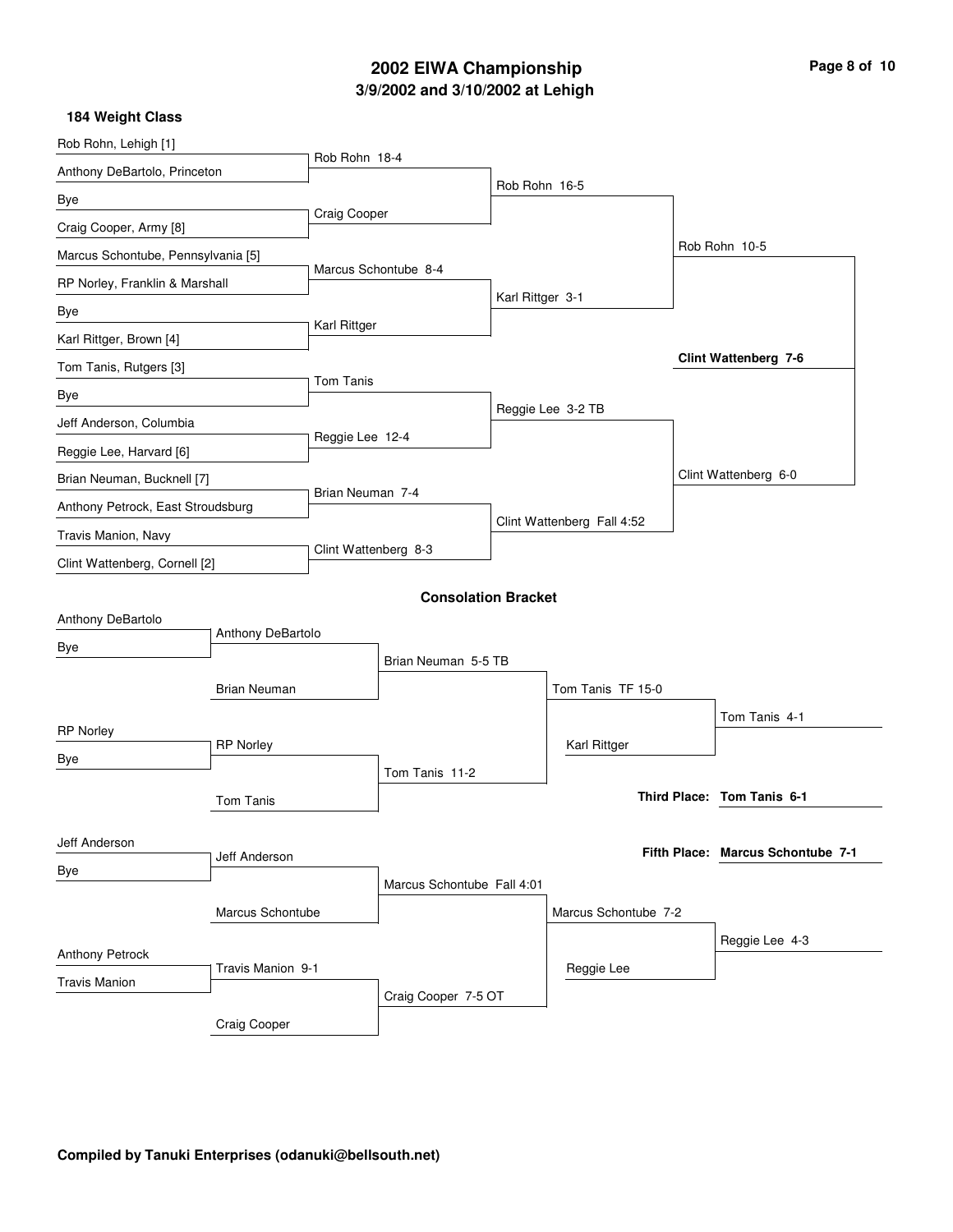## **3/9/2002 and 3/10/2002 at Lehigh 2002 EIWA Championship Page 9 of 10**

| Page 9 of 10 |  |  |
|--------------|--|--|

| 197 Weight Class                      |                    |                      |                            |                    |                     |                                  |
|---------------------------------------|--------------------|----------------------|----------------------------|--------------------|---------------------|----------------------------------|
| Jon Trenge, Lehigh [1]                |                    | Jon Trenge Fall 2:42 |                            |                    |                     |                                  |
| Jonas Corl, Harvard                   |                    |                      |                            |                    |                     |                                  |
| Mike Gerstl, Columbia                 |                    |                      |                            | Jon Trenge 16-4    |                     |                                  |
| John Paxton, Army [8]                 |                    | John Paxton 10-2     |                            |                    |                     |                                  |
| Bye                                   |                    |                      |                            |                    |                     | Jon Trenge 3-2                   |
| Mike Bigrigg, Navy [5]                |                    | Mike Bigrigg         |                            |                    |                     |                                  |
| Andy Sheaffer, East Stroudsburg       |                    |                      |                            | Mike Faust 7-3     |                     |                                  |
| Mike Faust, Pennsylvania [4]          |                    | Mike Faust Fall 6:26 |                            |                    |                     |                                  |
| Matt Greenberg, Cornell [3]           |                    |                      |                            |                    |                     | Jon Trenge 6-0                   |
| Bye                                   |                    | Matt Greenberg       |                            | Matt Greenberg 5-2 |                     |                                  |
| Matt Fisher, Princeton                |                    |                      |                            |                    |                     |                                  |
| Ryan McGrath, Rutgers [6]             |                    | Ryan McGrath 8-0     |                            |                    |                     |                                  |
| Brian Falciglia, Bucknell [7]         |                    |                      |                            |                    |                     | Matt Greenberg 7-6 TB            |
| Bye                                   |                    | Brian Falciglia      |                            |                    |                     |                                  |
| Cornelius George, Franklin & Marshall |                    |                      |                            | Nick Ciarcia 6-5   |                     |                                  |
| Nick Ciarcia, Brown [2]               |                    | Nick Ciarcia 14-5    |                            |                    |                     |                                  |
|                                       |                    |                      | <b>Consolation Bracket</b> |                    |                     |                                  |
| Jonas Corl                            |                    |                      |                            |                    |                     |                                  |
| <b>Mike Gerstl</b>                    | Jonas Corl 4-3     |                      |                            |                    |                     |                                  |
|                                       |                    |                      | Brian Falciglia 11-6       |                    |                     |                                  |
|                                       | Brian Falciglia    |                      |                            |                    | Brian Falciglia 4-3 |                                  |
| Andy Sheaffer                         |                    |                      |                            |                    |                     | Brian Falciglia 11-4             |
| Bye                                   | Andy Sheaffer      |                      |                            |                    | Mike Faust          |                                  |
|                                       |                    |                      | Ryan McGrath 9-1           |                    |                     |                                  |
|                                       | Ryan McGrath       |                      |                            |                    |                     | Third Place: Nick Ciarcia 3-2    |
| Matt Fisher                           |                    |                      |                            |                    |                     |                                  |
| Bye                                   | <b>Matt Fisher</b> |                      |                            |                    |                     | Fifth Place: Mike Bigrigg 2-1 TB |
|                                       |                    |                      | Mike Bigrigg Fall 4:29     |                    |                     |                                  |
|                                       | Mike Bigrigg       |                      |                            |                    | Mike Bigrigg 7-4    |                                  |
| Cornelius George                      |                    |                      |                            |                    |                     | Nick Ciarcia 2-2 TB              |
| Bye                                   | Cornelius George   |                      |                            |                    | Nick Ciarcia        |                                  |
|                                       |                    |                      | John Paxton Fall 1:26      |                    |                     |                                  |
|                                       | John Paxton        |                      |                            |                    |                     |                                  |